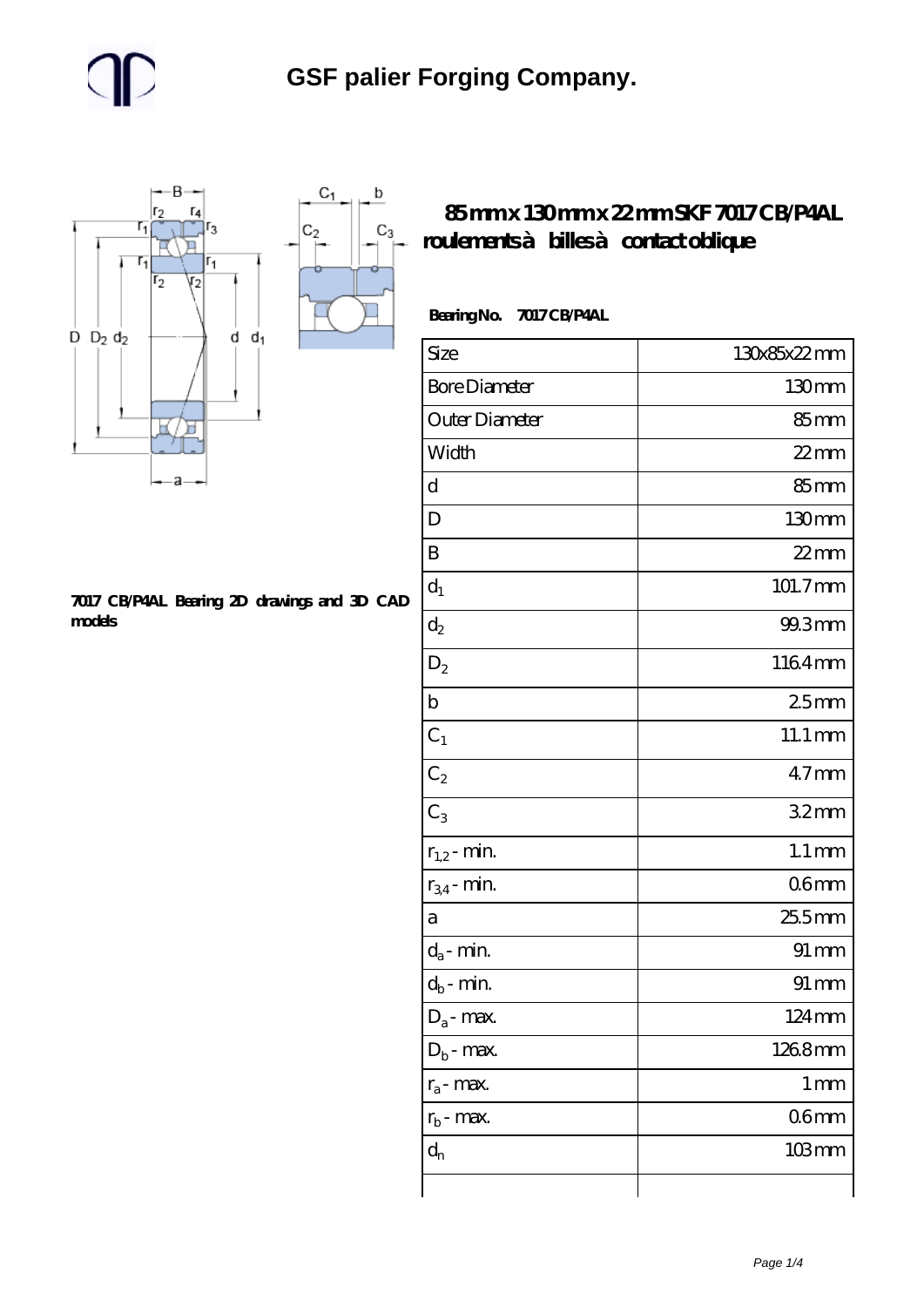# $\mathbb{P}$

## **[GSF palier Forging Company.](https://umven.com)**

| Basic dynamic load rating -<br>C         | 27kN                 |
|------------------------------------------|----------------------|
| Basic static load rating - $C_0$         | 236kN                |
| Fatigue load limit - $P_{\rm u}$         | 0965kN               |
| Limiting speed for grease<br>lubrication | 13000r/min           |
| Limiting speed for oil<br>lubrication    | $2000$ mm/min        |
| Ball - $D_w$                             | 9.525mm              |
| $Ball - z$                               | 28                   |
| $G_{ref}$                                | 11.02cm3             |
| Calculation factor - $f_0$               | 96                   |
| Preload class $A - G_A$                  | 80 <sub>N</sub>      |
| Preload class $B - G_R$                  | 160N                 |
| Preload class $C - G_C$                  | 480N                 |
| Calculation factor - f                   | 1.08                 |
| Calculation factor - f                   | 1                    |
| Calculation factor - f <sub>2A</sub>     | 1                    |
| Calculation factor - $f_{2B}$            | 1.02                 |
| Calculation factor - $f_{\chi}$          | 1.05                 |
| Calculation factor - $f_{HC}$            | 1                    |
| Preload class A                          | 54N/micron           |
| Preload class B                          | 71 N/micron          |
| Preload class C                          | 112N/micron          |
| $d_1$                                    | 101.7mm              |
| $d_2$                                    | 99.3mm               |
| $D_2$                                    | 1164mm               |
| $C_1$                                    | $11.1 \,\mathrm{mm}$ |
| $C_2$                                    | 47 <sub>mm</sub>     |
| $C_3$                                    | 32 <sub>mm</sub>     |
| $r_{1,2}$ min.                           | $1.1 \,\mathrm{mm}$  |
|                                          |                      |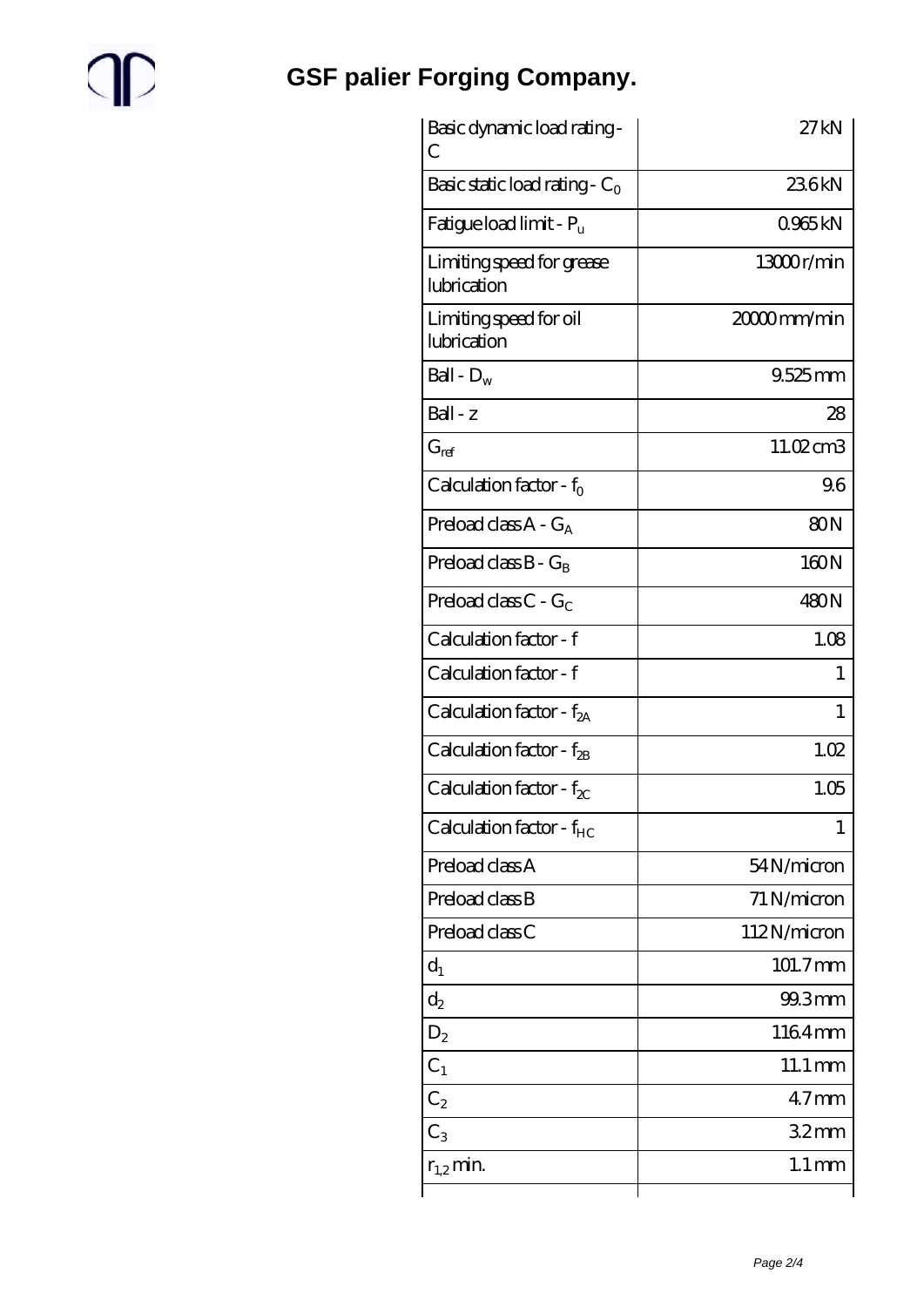## $\mathbb{P}$

**[GSF palier Forging Company.](https://umven.com)**

| $r_{34}$ min.                               | 06 <sub>mm</sub>      |
|---------------------------------------------|-----------------------|
| $d_a$ min.                                  | $91 \,\mathrm{mm}$    |
| $d_b$ min.                                  | $91 \, \mathrm{mm}$   |
| $D_a$ max.                                  | $124 \,\mathrm{mm}$   |
| $Db$ max.                                   | 1268mm                |
| $r_a$ max.                                  | $1 \,\mathrm{mm}$     |
| $r_{\rm b}$ max.                            | 06 <sub>mm</sub>      |
| $d_{n}$                                     | $103 \,\mathrm{mm}$   |
| Basic dynamic load rating C                 | 31.9kN                |
| Basic static load rating $C_0$              | 36kN                  |
| Fatigue load limit $P_u$                    | 0965kN                |
| Attainable speed for grease<br>lubrication  | 13000r/min            |
| Attainable speed for oil-air<br>lubrication | 2000r/min             |
| Ball diameter $D_w$                         | $9.525$ mm            |
| Number of balls z                           | 28                    |
| Reference grease quantity<br>$G_{ref}$      | 11.02 cm <sup>3</sup> |
| Preload class $A G_A$                       | 80N                   |
| Static axial stiffness, preload<br>classA   | $54N/\mu$ m           |
| Preload class $BG_B$                        | 160N                  |
| Static axial stiffness, preload<br>class B  | $71\,\mathrm{N}\mu$ m |
| Preload class C $G_C$                       | 480N                  |
| Static axial stiffness, preload<br>classC   | $112N/\mu$ m          |
| Calculation factor f                        | 1.08                  |
| Calculation factor $f_1$                    | 1                     |
| Calculation factor $f_{2A}$                 | 1                     |
| Calculation factor $f_{2B}$                 | 1.02                  |
| Calculation factor $f_{\chi}$               | 1.05                  |
| Calculation factor $f_{HC}$                 | 1                     |
|                                             |                       |